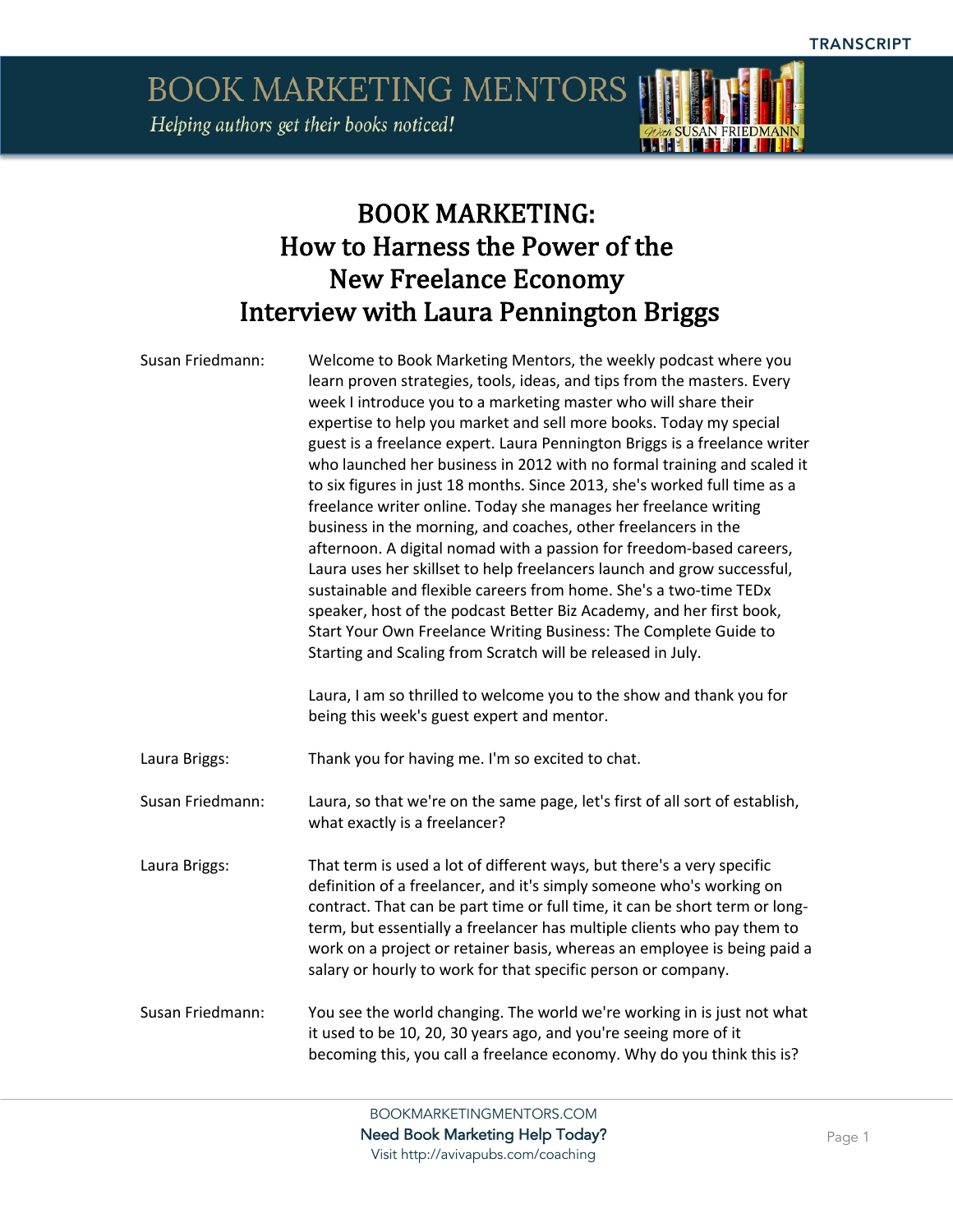| ,我们也不会有什么。""我们的人,我们也不会有什么?""我们的人,我们也不会有什么?""我们的人,我们也不会有什么?""我们的人,我们也不会有什么?""我们的人 |  |  |
|----------------------------------------------------------------------------------|--|--|
|                                                                                  |  |  |
|                                                                                  |  |  |
|                                                                                  |  |  |
|                                                                                  |  |  |

Laura Briggs: I think that two interesting things are happening at the same time. First of all, we live in an age of technology where we have the opportunity to work from anywhere, in a lot of different situations. So in the past, where it just would have been expected that you have to report to a physical place of work and do your job from that specific location, that is shifting to where a lot of jobs, especially these knowledge based jobs, creative jobs, can be done from anywhere, and you can still meet with people and in your office through video conferencing and telephone conferencing software, but there's less and less of a need to have an office space for a lot of businesses. Even those businesses who have office space often make use of remote workers or remote contractors who can be located all over the world, so that makes it easier for companies to hire the best person for the role as well.

> At the same time, we've got a lot of people who are kind of disgruntled with what the options are in the economy when they graduate college or when they come to a natural end with one job or are forced out of a position. The workforce has changed so much that it's not really the case that people today go to college or university and graduate and end up in a job they work for 30 or 40 years, and then retire with a pension. For a lot of people, that's just not an option. We change careers and jobs so many times, so the idea of having something that's flexible and freedom based is appealing to a lot of workers. So those two things happening at the same time have made it more possible than ever for companies to hire freelancers rather than only in-house employees, and it also matches up well with the fact that a lot of these freelancers are looking for something different out of their work experience.

Susan Friedmann: It's interesting, as you know, that most of our listeners are authors in their own right, and so welcome to the club, by the way. Why did you pick online writing as a freelance opportunity for yourself?

Laura Briggs: As you mentioned in my introduction, I didn't have any real formal experience with writing outside of an academic situation as a student. I had heard of freelancing a little bit, but I'd never known anyone who had done it, and when I looked at the different options that were out there, I saw graphic design, and I'm thinking, "I don't have any of the skills to do that. It might take me six months or a year to teach myself how to make logos and things like that." So, I knew that was out. I didn't have any of the equipment to do web design or be a voiceover artist, and I thought, "I've been told I'm a good writer, so maybe I can teach myself some of the mechanics of online or business writing, and I already have a computer and an Internet connection so I don't really have to buy too much else to get started with that." And then found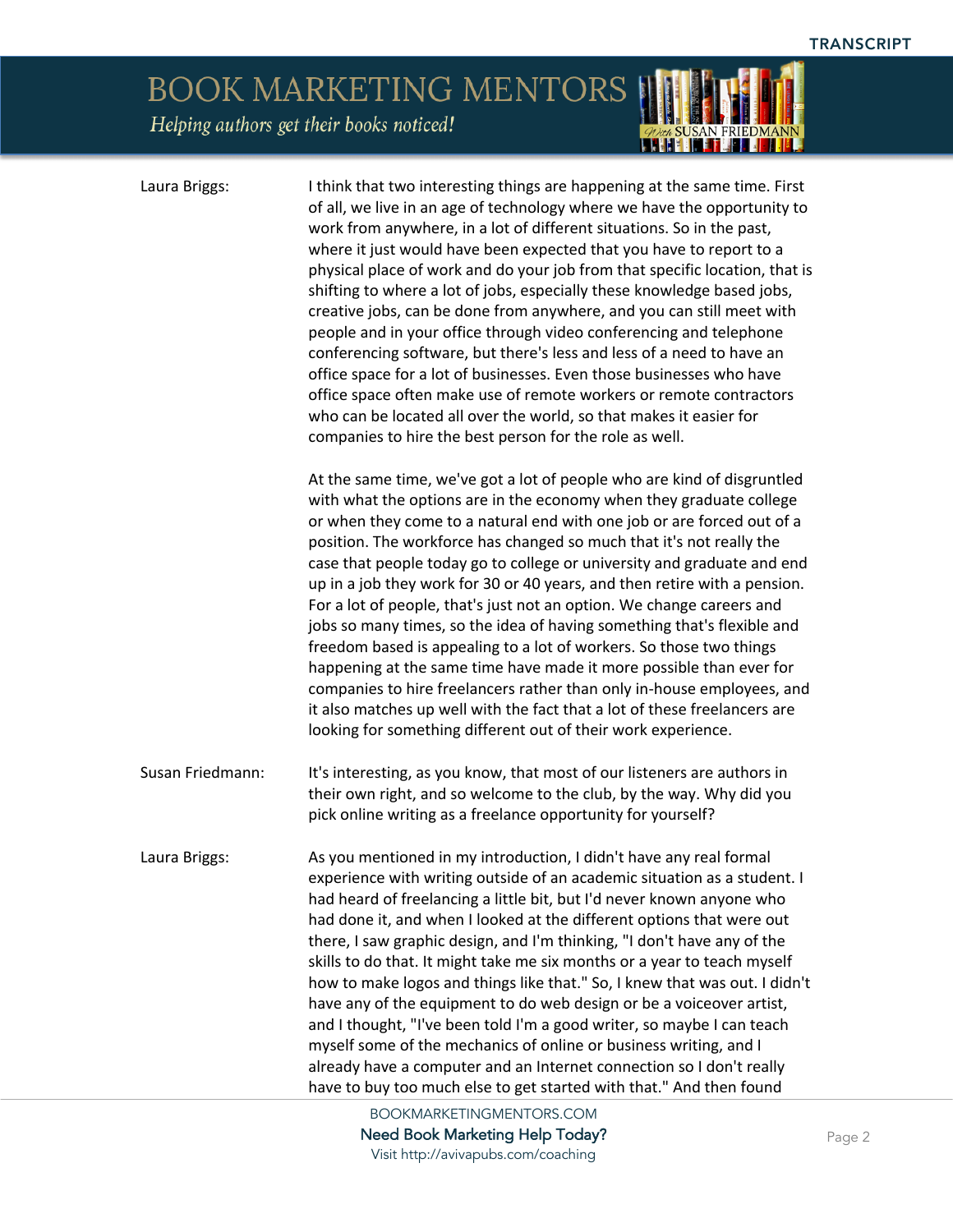**BOOK MARKETING MENTORS** 



Helping authors get their books noticed!

that I had a real knack for it and that there was a great demand in the marketplace for it, so that's something that I stuck with as my primary freelance offering.

Susan Friedmann: What kind of projects would you be working on?

Laura Briggs: I work on a broad range of different types of projects, many of them driven by that same digital economy that I was sort of talking about a little bit earlier. Most of my work is search engine optimization writing, so it's meant to inform the end reader, like a blog, but it's also signaling to search engines like Google what that website is about, and most of my clients have the goal of ranking their website within search engines, but I also do email copywriting and social media writing for the various types of clients that I have. So of course, all of this is due to this new technology, new media online that makes it another great opportunity to be a writer, because one of the avenues that I explore first was pitching magazines. Well, most people know that magazines and newspapers, those are industries that have changed dramatically and not really for the better for the creatives working in them in the last decade, but online content creation is in very high demand and almost every competitive business today, big or small, has to have a content strategy. So I saw the opportunity there to land work quickly and for there to be consistent demand for that type of work.

> So I sort of learned as I went, and I've taken courses and read books and gotten feedback from clients to sort of decide which types of writing I like, doing blogs and doing email copywriting, and then I've also had some projects I didn't love, writing a technical white paper or a software manual. I learned very quickly that I would never work on those kinds of projects again, so it's been a really unique trial by fire experience.

Susan Friedmann: I'm with you on those kind of projects. They do not appeal to me at all. You've written a book, Start Your Own Freelance Writing Business. There's obviously some profit in doing freelance writing. What about the research behind that? How would you find out what in fact is profitable and where there's a need?

Laura Briggs: I start by encouraging people to take a look at what clients are asking for already, so you don't have to actively be a freelancer to see some of the types of jobs that are in demand. You can visit websites like Upwork, which is the biggest freelance job board site in the world. Take a look at the writing category. That's where clients are posting actual paying gigs for writers. You can get a sense of what types of writing work are in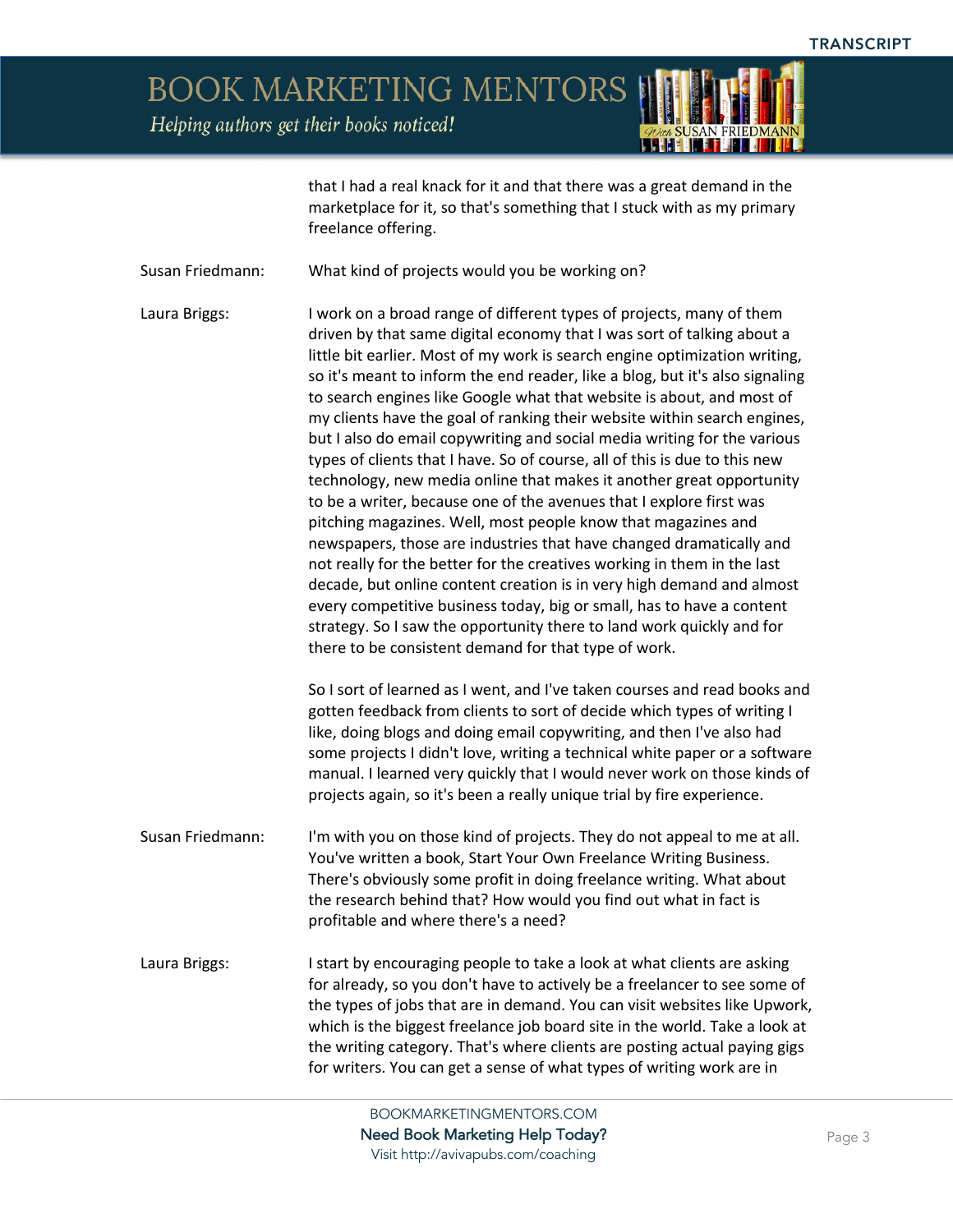> demand. ProBlogger is another great website to take a look at, and I even look at contract jobs on LinkedIn or Indeed.com because you can start to see trends of, what are the terms even that people are using? Because content writer is a little bit different than copywriter sometimes, versus SEO writer or marketing writer. So you start to learn the language that your clients are already speaking, and you can also get a sense of what it is that they're looking for. Why are they trying to produce this content? Is it for engagement? Is it for search engine rankings? Is it for marketing purposes? That way you can start to see what you naturally gravitate towards and might be good at.

- Susan Friedmann: We always talk about finding your niche. Now, yeah, I would consider that freelance writing is a target area, but if you were to drill down and look at niche markets within that, what would you come up with?
- Laura Briggs: There are two different ways that you can niche as a freelance writer, and you can do one or both, or you can stay as a generalist. I often recommend that people do move down further into a niche because it makes it easier to market yourself as an expert within whatever it is that you're doing. So you can niche by project type. That would be a person who says, "I only write white papers." "I only write sales copy." "I only do email newsletters," or you can niche by industry. So I'm actually niched by industry and by project type. 90% of my clients are people that I am writing blog content for attorneys and law firms. So I have a very specific industry that I target and then I do a very certain type of project for them.

I still take on projects outside of that, and email marketing and copywriting is becoming a bigger portion of my business, but that has helped me market myself as the legal copywriter, the legal SEO writer. So when a client lands on my LinkedIn profile or my website, they kind of can instantly say, "Oh, this is somebody who's an expert. This is exactly the type of person that I need on my team." And that makes it that much easier for me to have a conversation with them and to convert them.

And one of the great things about online freelance writing is that you can change your niche. You can pivot into different things. You can try something new, and then you're not committed to it if you don't love it. And that's one of the things I really like about being able to freelance online.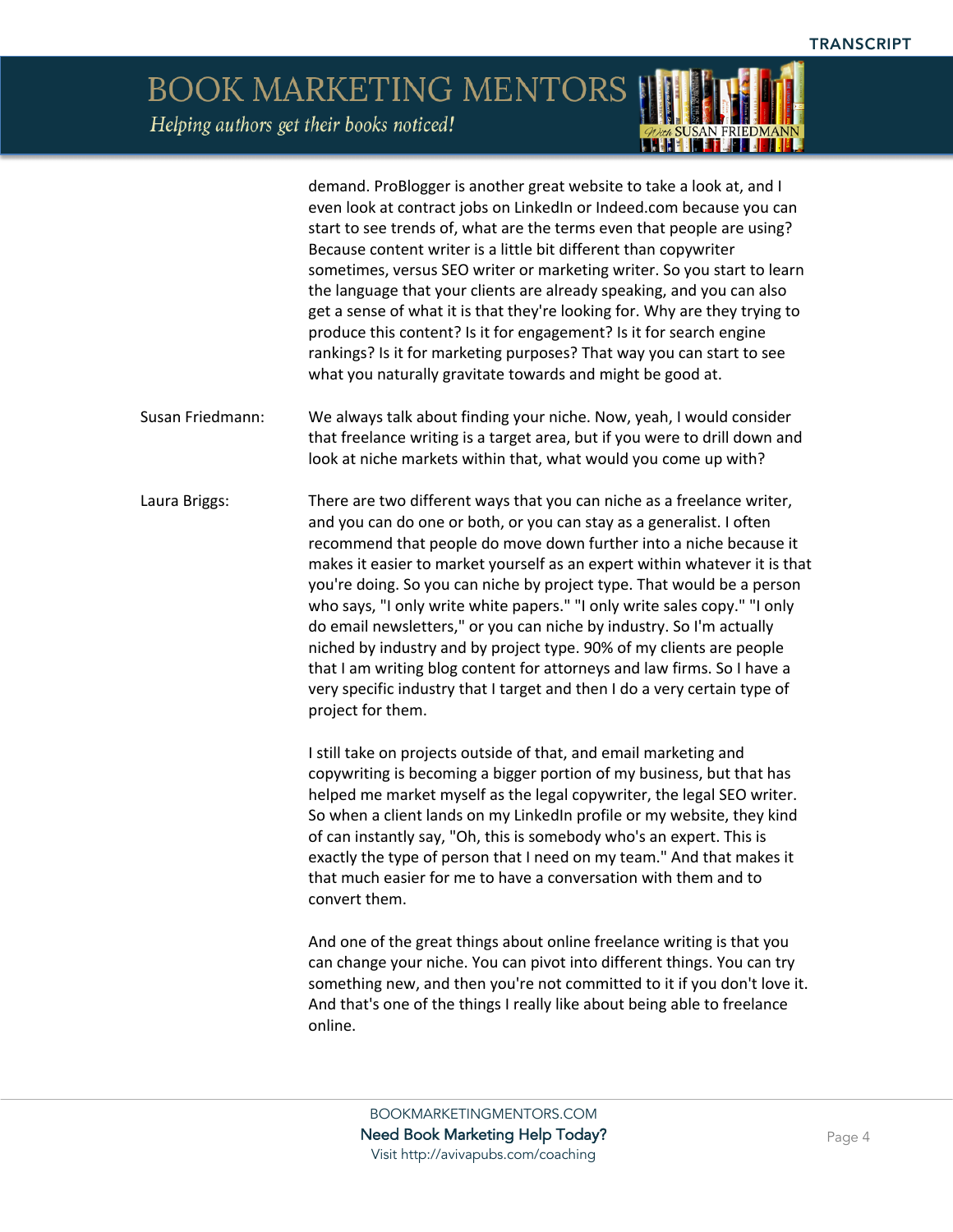*QUEE* SUSAN FRIEDMANN

# BOOK MARKETING MENTORS

Helping authors get their books noticed!

| Susan Friedmann: | And it sounds as if there are jobs available. It doesn't sound as if you're<br>short of work. There must be a lot going on in this environment. I know<br>that content marketing is so high and more and more companies are<br>paying and having content marketing as a specific budget, might that<br>you've picked up on something important there. Now when it comes to<br>starting these different ventures, [inaudible 00:10:58] authors decided<br>to, that this was an area for them to even look at, talk to us about the<br>mindset going into an adventure like this. What would they need to be<br>considering?                                                                                                                                                                                                                                                                                                                                                                                                           |
|------------------|--------------------------------------------------------------------------------------------------------------------------------------------------------------------------------------------------------------------------------------------------------------------------------------------------------------------------------------------------------------------------------------------------------------------------------------------------------------------------------------------------------------------------------------------------------------------------------------------------------------------------------------------------------------------------------------------------------------------------------------------------------------------------------------------------------------------------------------------------------------------------------------------------------------------------------------------------------------------------------------------------------------------------------------|
| Laura Briggs:    | Well, one thing that's really unique and a great point for your audience<br>is that they already have the writing skill. If you are writing a book or<br>have written a book, you probably have the necessary writing skill to sell<br>your words in another way, so that is writing them for clients as<br>opposed to specifically putting them in books and trying to generate<br>revenue that way. That's one of the biggest barriers that people face<br>when getting started, and even a professional writer who's a writer of<br>another type can still have some of those mindset issues. I know when I<br>started writing a book I thought, "Wow, I'm a great ghost writer. I love<br>to be behind the scenes and create content for my clients, but do I have<br>what it takes to be an author?" So even I saw that as like a different<br>field where I wasn't sure I was qualified.                                                                                                                                       |
|                  | So one of the biggest mindset issues is knowing that you already have<br>that core writing ability, and most writers also tend to be lifelong<br>learners. So you're not going to know much about business writing and<br>online writing at first. Understanding that it will take you time and<br>practice and picking things up from various resources can help you feel<br>more confident about it. Most people talk themselves out of successful<br>freelancing before they're really too far into it, and they either assume<br>that it's going to be far too difficult to get a client, or much easier than it<br>really is. So sometimes I hear from people who say, "Well, I sent five<br>pitches to prospective clients and no one hired me yet." That's very<br>common. Some new writers send 50 or 100 pitches before they hear<br>anything. And then there are other people who think, "Well, you know,<br>it's going to take me at least six months to get my first client." And that's<br>not necessarily true either. |
|                  | I coach a number of intermediate and advanced freelancers, and one of<br>the things that always surprises them the most is how quickly things can<br>change in their business. So they might be making \$2,000 a month, and<br>a few months later they can be making \$10,000 or \$12,000, and that<br>sort of opened a whole new can of worms of addressing the challenges<br>of the business at that level, but it is not extremely easy to get started,                                                                                                                                                                                                                                                                                                                                                                                                                                                                                                                                                                           |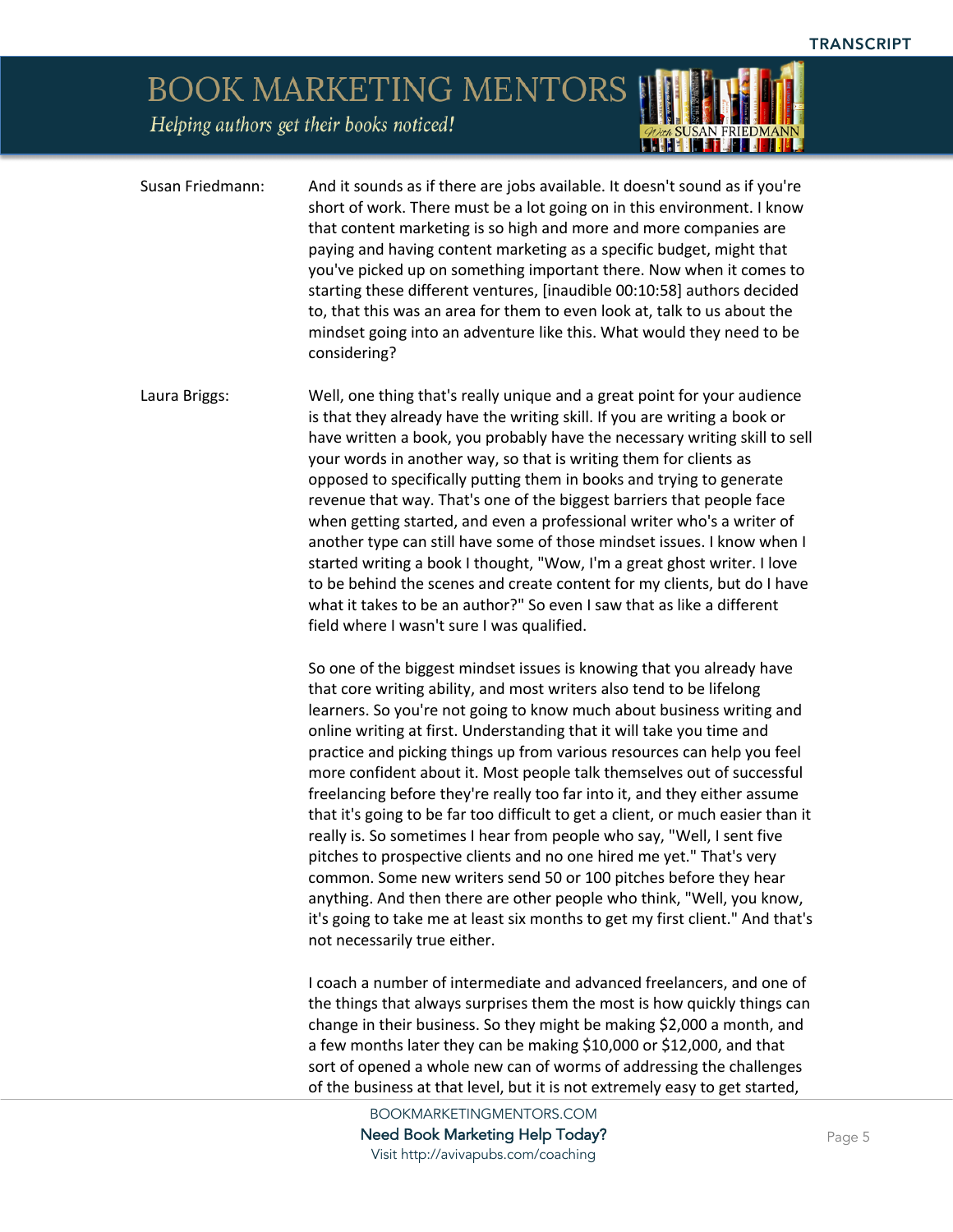

but it's also not as hard as most people imagine. So having that grit, which most writers have, that interest in being a lifelong learner and that core writing skill can take you a lot of the way.

- Susan Friedmann: Now, when you have worked with a client and obviously they like what you've written, does this guarantee any kind of future business, or is it a one job and you've got to go out and look for the next job?
- Laura Briggs: Most freelance writers start off with what I call the one-off project. So they're trying something out. It's smaller size projects. It's irregular. It might be someone who sort of throws projects your way as they have it. But ultimately the goal for many people who want to have a consistent part time or full time income is to move towards a retainer based business that has some one-off projects built in. So the goal is to impress the client with the projects that you deliver, because even if they can't provide you recurring business, they might be able to give you a testimonial or a referral to another client. So I always tell new freelance writers, "Your first couple of clients are key. Deliver above and beyond. Make it an easy experience for the client, and then ask them for testimonials that you can use in your marketing elsewhere. Ask if they can add two sentences to your LinkedIn profile about what a good experience they had working with you, and then you can leverage even a project that was only one time and didn't lead to recurring work into future work with other clients." So the goal is always for a lot of freelance writers to look for recurring work, but that is something that many new writers have to work up towards.
- Susan Friedmann: I can just imagine our listeners thinking, "Wow, this is something I could even contemplate as a possibility." If that was the case, what would the first step they should take be?
- Laura Briggs: The first step to take would be to see what kinds of writing projects would appeal to you. So online writing, there are some people who sell personal essays and still do more of that traditional journalism style of freelance writing, but that's not what I consider to be the highest volume of work available. So within the realm of online writing, there's several different types. There's sales copywriting, which is always driven to make someone buy something. There's also things like landing pages, where you're encouraging the person to take a very specific action, like make a phone call, or attend a live workshop. There's blogging and article writing, which are designed to educate, inform and engage. There's writing for social media. There's writing that's based on interviews, so a white paper would be a great example. You usually have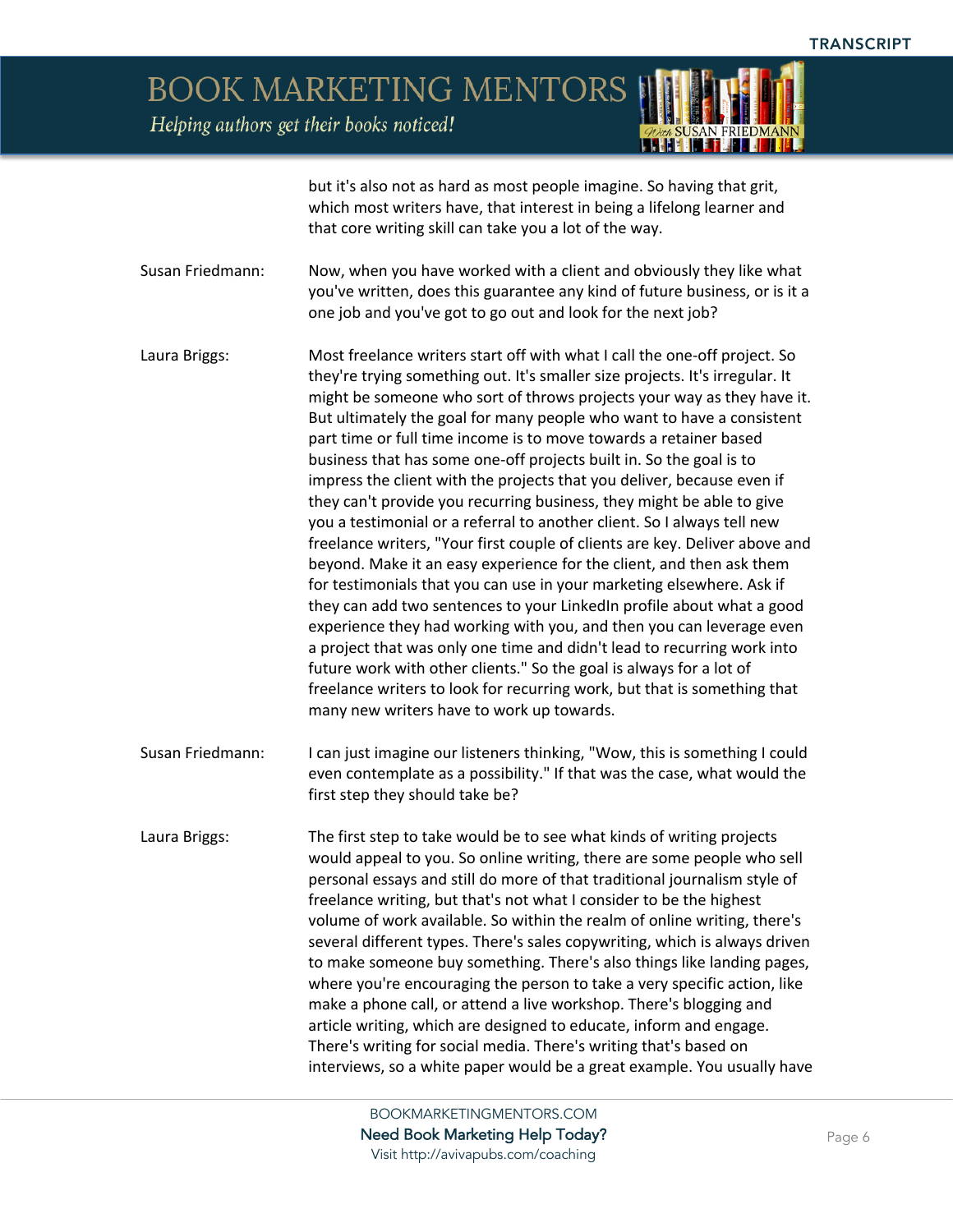

to go interview people, so if that's something that you enjoy doing, that could be a well paid way to get started.

For me, I like doing things that are short and quick and require very minimal edits, so it's easier for me to write blogs, which are 500 to 1,200 words, than try to bring on a client where they're going to ask me to write an entire book, because that might still be a really well paid project, but for me, the scope of it is very, very long and I'd much prefer to use my brain in that way to write my own books rather than doing it for a client. So there's a lot of different personal preference factors that can go into deciding what your next step would be.

Susan Friedmann: Yes. I would think writing a book for somebody else, I would have a hard time. I'd want to do it for me, very selfishly. Yes. I would agree with ... Laura, there have to be mistakes that freelancers make when they're starting out. What are some of those common mistakes that you can share with us?

Laura Briggs: I would say that one of the biggest ones that I've seen a lot in the last year or so is people assuming that they're going to get a yes much easier than they actually will. As a freelancer, you will hear the word "no" or you will get no response, which is almost worse for a lot of people because then they don't know what it was that made the client not interested. You will hear or get those kinds of responses more often than not. Rather than letting them derail you or assuming that you're entitled to a yes or entitled to somebody's business, you have to start thinking about, "Well, why am I getting a no or a no response? What can I tweak in my process?"

> And then the biggest mistake that new freelancers make is focusing completely on themselves. Clients are self-interested people. They want to know just enough about you as a writer to believe that you're competent and qualified, and that's it. That might only be two or three sentences about you, and the rest of everything that you use in your marketing, in your pitching, and your communications with clients should all be driven towards the benefits that you provide clients as a writer.

So a lot of people will send four or five paragraph pitches. "I've been writing for 20 years. I've won these awards. I've published 15 books." Clients care a little about that, but in a very brief way. They want to know why you're the right person to write for them, so that transition should be made pretty early on in the communication with any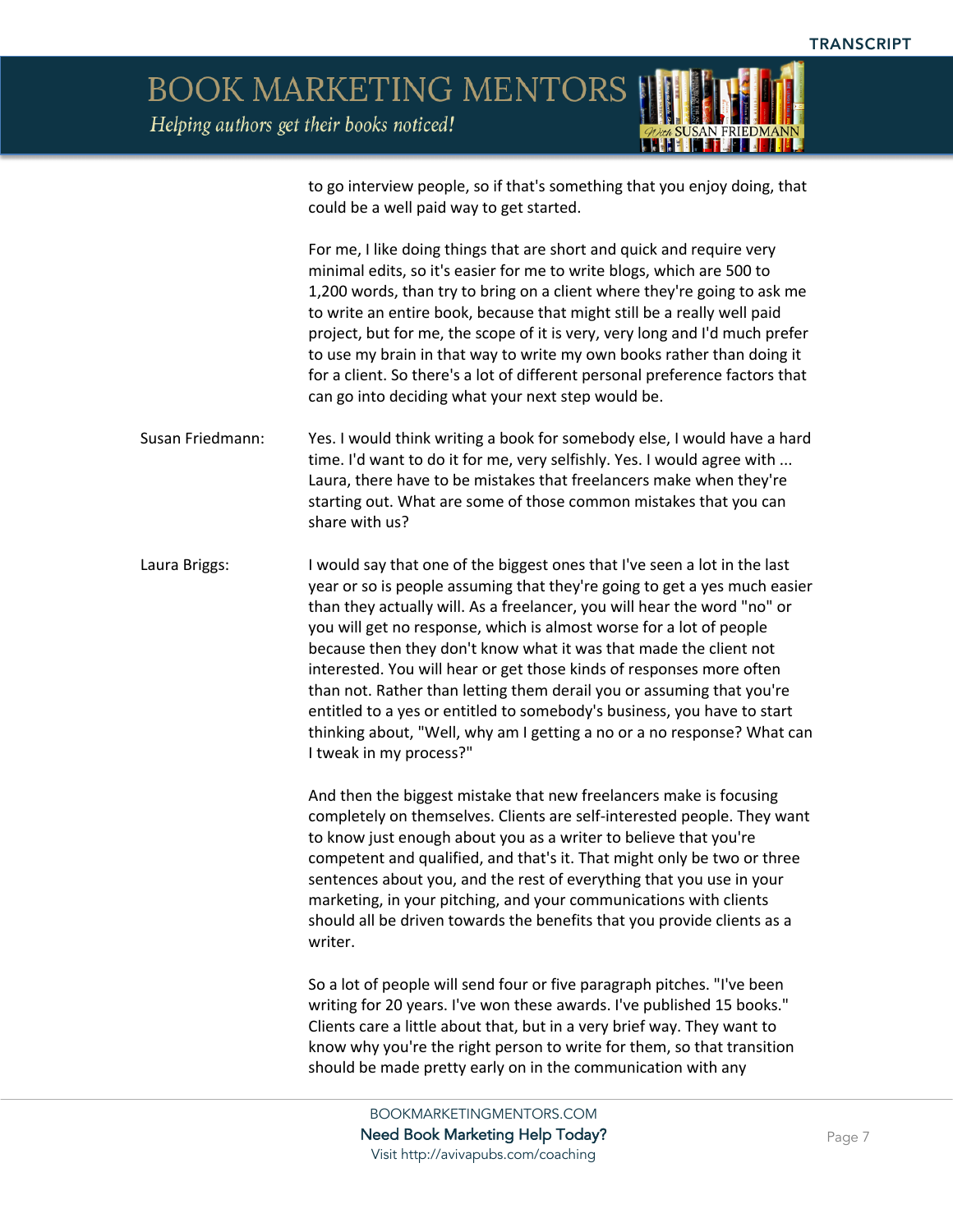**BOOK MARKETING MENTORS** 

Helping authors get their books noticed!

prospective client about what it is you do. So a sales copywriter, for example, might mention their expertise personally and then dive right into, "My content helps you not only get the traffic, but get people intrigued to click 'buy now'." That's something that resonates with a client, because they're saying, "I want people to buy this product or service that I'm promoting, and this is the writer to help me do that."

Far too many people focus too much on themselves or make generic statements like, "I'm a really good writer." If you're being paid to write, it's implied that you're a good writer, so that's a useless statement to ever include in a pitch. Instead, start focusing on what you can do for the client, how you'll make their life or business better.

- Susan Friedmann: How much research do you do prior to making a pitch to a certain company?
- Laura Briggs: I do as much research as necessary given the scope of where I found that client, so if I'm pitching somebody who I consider to be a pre-sold client, that might be someone who comes to me via referral or they've already posted a job on Upwork, I might not be able to find that much out about them before we talk. If I can, I'm going to research that company, but if I'm pitching someone cold, they've never heard of me before, I'm going to do a lot of research, because I want to make that connection and have it seem authentic.

I spend probably more time thinking about how I can position myself as a writer than research on the actual company, but I like to use natural ways to open that line of communication, so I'm not going to add them on LinkedIn or send them an email and say, "Hey, I'm a writer. Let me know if you need copywriters." I'm going to spend time thinking about, "Why did I pick this company? Why do I support their mission? Why do I respect their CEO? Is it because that person was just profiled in a magazine that I respect? I heard them on a podcast? They gave a speech somewhere and I heard it?"

I'm going to use that as my inroads to open that conversation, because it's very authentic and it's much less salesy than saying, "I'm a writer." You know? "Let me know if I can help you with any of your content marketing." I'm going to say instead, "I love what you all are doing with your social media approach, and by the way, I'm a writer, so I could definitely tie in your success on social media with the blogging that we could do behind the scenes, and help you get even more results from what you're already doing."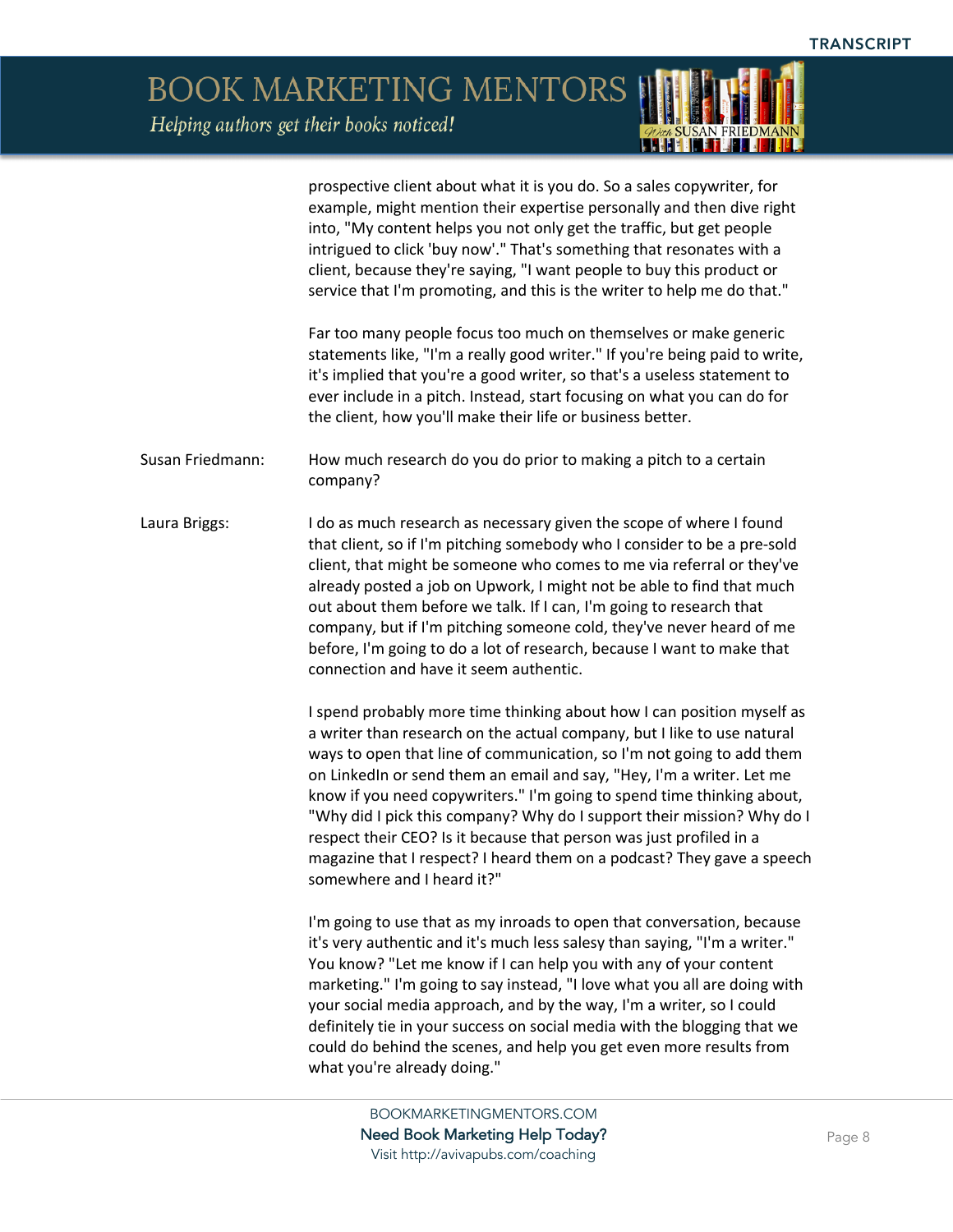## BOOK MARKETING MENTORS *QUEE* SUSAN FRIEDMANN

Helping authors get their books noticed!

| Susan Friedmann: | That's fantastic. Such meaty information. Wow. It's like I want to go out<br>there and pitch for somebody. Something that's intrigued me in your<br>bio, Laura, is the fact that you're a two-time TEDx speaker, and I've just<br>got to bring this into the conversation because it's not everybody that<br>we have on these podcasts who's a TEDx speaker. Talk to us a little bit<br>about that. How did it come about, and has it in fact helped you in your<br>business? Is it something that we should aspire to do?                                                                                                                                                                                                                                                                                                                                                                                           |
|------------------|----------------------------------------------------------------------------------------------------------------------------------------------------------------------------------------------------------------------------------------------------------------------------------------------------------------------------------------------------------------------------------------------------------------------------------------------------------------------------------------------------------------------------------------------------------------------------------------------------------------------------------------------------------------------------------------------------------------------------------------------------------------------------------------------------------------------------------------------------------------------------------------------------------------------|
| Laura Briggs:    | That's a great question. There were three major reasons that I wanted<br>to do a TEDx talk. First, I knew it was going to push me outside of my<br>comfort zone. I've been behind the scenes in my business and in a lot of<br>other people's businesses as their writer, but I knew that I would have<br>to approach creating, editing, and delivering a TEDx talk from memory<br>very differently than a lot of the things I do day to day in my business.<br>So I knew it would push me. I also saw, and I love listening to TEDx talks,<br>but I saw that there weren't that many about the freelance economy. A<br>lot of people actually don't understand freelancing at all, and these are<br>conversations I've had with people in my own circle and world who've<br>kind of followed my journey and said, "Well, how did you make this<br>work? How do I get clients? How do I build my business this way?" |
|                  | I really wanted to share on a bigger and more global stage how<br>freelancing is really changing the way people work, because in the<br>United States at least, freelancers are going to be a bigger component<br>of the workforce than traditional employees in the next 10 to 15 years.<br>Some people already know that because they're active in the freelance<br>economy, but a lot of traditional employees might not see that coming.<br>So whether or not you want to freelance or not, you should know about<br>how that's going to change the workforce and how to prepare yourself<br>as a normal worker, or as a contractor and freelancer. And also I just<br>knew that it would be a lot of fun to kind of claim that level of expertise.                                                                                                                                                              |
|                  | I really do want to become a go-to thought leader about the freelance<br>economy. I help a lot of companies build their digital bench of<br>freelancers, so I've kind of gone into consulting for these companies.<br>"Here's how you hire freelancers. Here's how you treat them. Here's<br>how you do this project effectively." So I wanted the talk to be twofold,<br>to educate people who might be interested in becoming freelancers<br>about how it works, and also to talk to companies about, "Here's why<br>people freelance. Here's how you have to approach them differently."<br>And I will say it has been a huge help. It was a long process, and I was<br>rejected many times. Much like I mentioned earlier, you will hear the<br>word "no" a lot. I was rejected 91 times for a TEDx talk, but I received<br>five invitations to talk from that, and I accepted two of them. After                |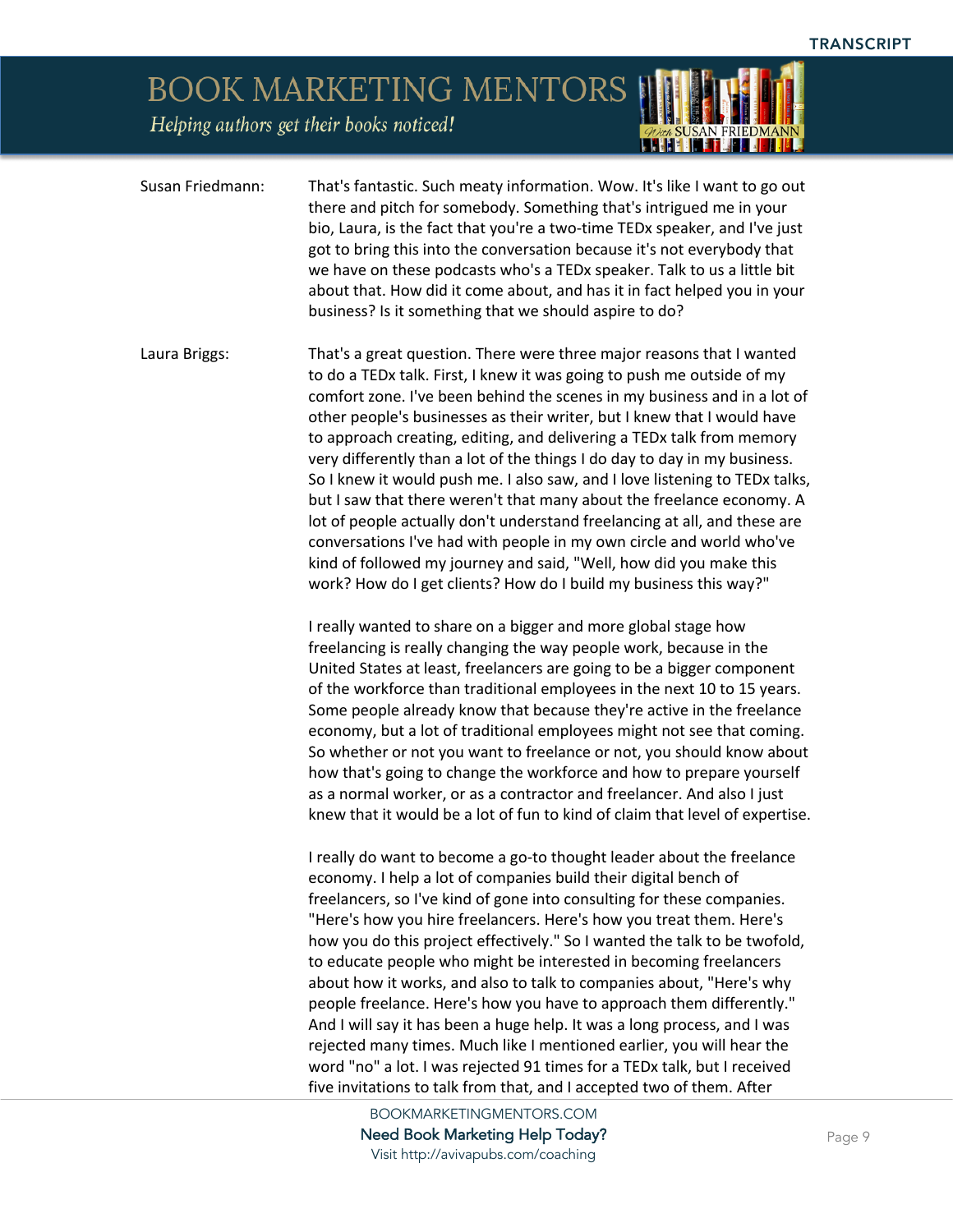

rejection 91 and no yeses yet, I was getting discouraged, but I continued to stick with it because I knew it would just be a matter of time, and it was, and it has helped my business. Instant credibility builder.

Three of my current or prospective clients have seen that about me somewhere online, and have said, "I don't know if I can afford you anymore, because I saw you did a TEDx talk." And I'm like, "Well, that's interesting. They think that my rates have automatically gone up because I gave a TEDx talk." So there's a credibility and sort of respect for people who do that kind of talk, so it definitely has helped my business. Of course it's made my publisher happy, because it's an extra tool. It's directly related to the subject of my book, so it helps promote book sales and all of that. So I would definitely say it has pushed me, and it's the first time I've memorized something of that length.

Someone asked me the other day how many times I practiced my talks before giving them. I lost count, but it was hundreds. So to memorize something that's 13 or 14 minutes long word for word without it sounding too canned, that was a real challenge for me. Even just in the making me feel more confident about my future public speaking part of my business, doing those TEDx talks was a real confidence builder for me as well, so there's a lot I've taken away from that experience.

Susan Friedmann: That's pretty phenomenal, and I'd like to add that TEDx talk into the show notes, because it's well worth our listeners watching and learning from you, because you were so natural on the stage. And as you said, you're talking about the subject matter. Just as a matter of interest, did the publishing contract come before or after the talk?

Laura Briggs: Well, I landed my agent in May of 2018, and she was actually trying to sell another book. The proposal that she had was a different subject than what we were trying to sell, and the publisher that I'm with now came back and offered this instead as sort of a first way to kind of get to know each other and work together. And that happened in July, so it was very fast for all of this to kind of move forward. And in July, my agent had kind of said, "Whether it's this book that I'm trying to sell or another one," she's like, "something's going to come along quickly, so you kind of need to prepare yourself to write this book." When she told me that, I was like, "Wow, I need to start thinking about marketing this book then too," because I knew it was going to take me a while to land a TEDx talk potentially. Most events book speakers three to six months in advance, and sometimes even longer.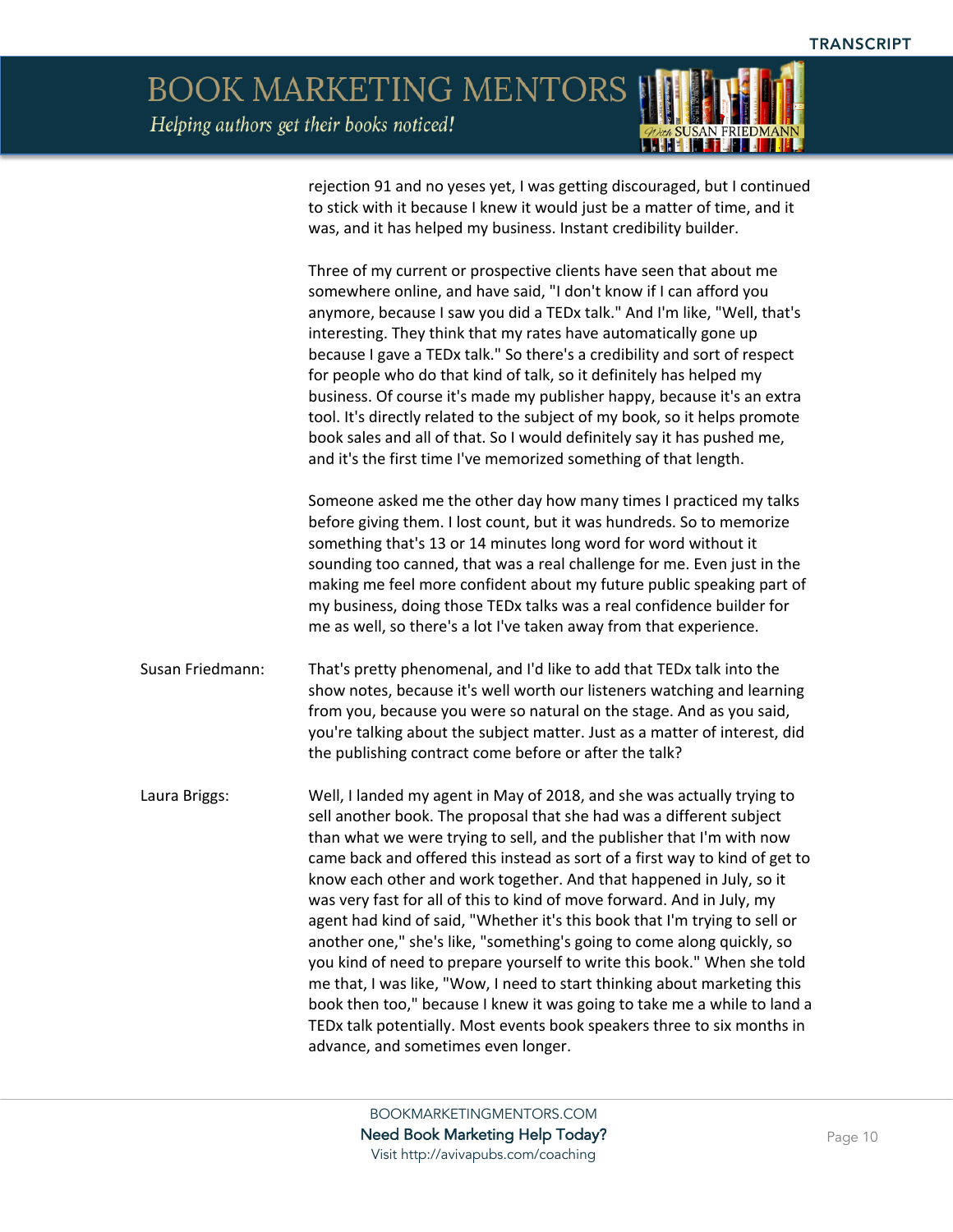#### BOOK MARKETING MENTORS Helping authors get their books noticed! *QUEE* SUSAN FRIEDMANN

|                  | And I knew I would probably have a lot of rejections before I got an<br>acceptance. I started right in July before I even had the contract with<br>the publisher, and then when that contract came through, it was great.<br>As we were chatting about how this would all work, it was great to be<br>able to say at that time I had only booked one talk, but I said, "Yeah,<br>that really helped because I have a small audience." Right? And as all of<br>your listeners know, in the nonfiction world, getting a traditional<br>publishing deal is all about your platform size, so for me to be able to<br>say, "Hey, I know I have a small crowd following me in a small platform,<br>but I hustle really hard and I can land a TEDx talk and all of that." So it<br>was also sort of my way to show the sort of world of traditional<br>publishing that there's different ways of growing a platform, and I<br>wanted to be able to showcase that. I could follow through on what I<br>said I would be able to do as well.                                                                                                                                                                                                                                     |
|------------------|------------------------------------------------------------------------------------------------------------------------------------------------------------------------------------------------------------------------------------------------------------------------------------------------------------------------------------------------------------------------------------------------------------------------------------------------------------------------------------------------------------------------------------------------------------------------------------------------------------------------------------------------------------------------------------------------------------------------------------------------------------------------------------------------------------------------------------------------------------------------------------------------------------------------------------------------------------------------------------------------------------------------------------------------------------------------------------------------------------------------------------------------------------------------------------------------------------------------------------------------------------------------|
|                  | So they've been very excited to hear that. It's a great way to get the<br>word out there about the freelance economy, and then for many<br>people, the book is the natural followup once they hear the talk, and<br>that really intrigues me, because the book is just as much written as a,<br>"Here's how to get started," as it is a, "Here are the pros and cons of<br>being a freelance writer." So you could buy the book and you might<br>read it and decide, "This isn't for me," and that can be just as helpful as<br>deciding it might be for you, so they kind of work really well together.                                                                                                                                                                                                                                                                                                                                                                                                                                                                                                                                                                                                                                                               |
| Susan Friedmann: | That is such a wonderful approach to developing a platform for a<br>traditional publisher, because normally, first of all, you get rejected by<br>traditional publishers like 90 odd times. So the fact that you did it from<br>another way, you rejected through your TEDx talks, but yet you landed a<br>publishing contract, that was brilliant. Congratulations on that. It<br>actually reminded me, when you were talking about your agent coming<br>to you with a different proposal, one of the things on my bucket list was<br>to write a For Dummies book, and when my agent came and said to me,<br>"Oh, they want a book on Meeting and Event Planning For Dummies,"<br>and I was like, "Well, that's not really my subjects. I want to write about<br>trade shows," because that was my area of expertise, and they didn't<br>want that title. I was like, "I'm not going to give this up. I'm going to<br>write a book on meeting and event planning, and I'll look up what I<br>don't know about it." It was just a matter of doing what they want<br>rather than what you want, which I believe is a message that's coming<br>through in some of the things that you've been saying, and<br>perseverance. You should add that to your resume. 91 times. |
| Laura Briggs:    | Yeah. Absolutely, and I started to really think, "Well, maybe my idea<br>isn't that good, or I put this application together improperly." And then                                                                                                                                                                                                                                                                                                                                                                                                                                                                                                                                                                                                                                                                                                                                                                                                                                                                                                                                                                                                                                                                                                                     |
|                  | BOOKMARKETINGMENTORS.COM                                                                                                                                                                                                                                                                                                                                                                                                                                                                                                                                                                                                                                                                                                                                                                                                                                                                                                                                                                                                                                                                                                                                                                                                                                               |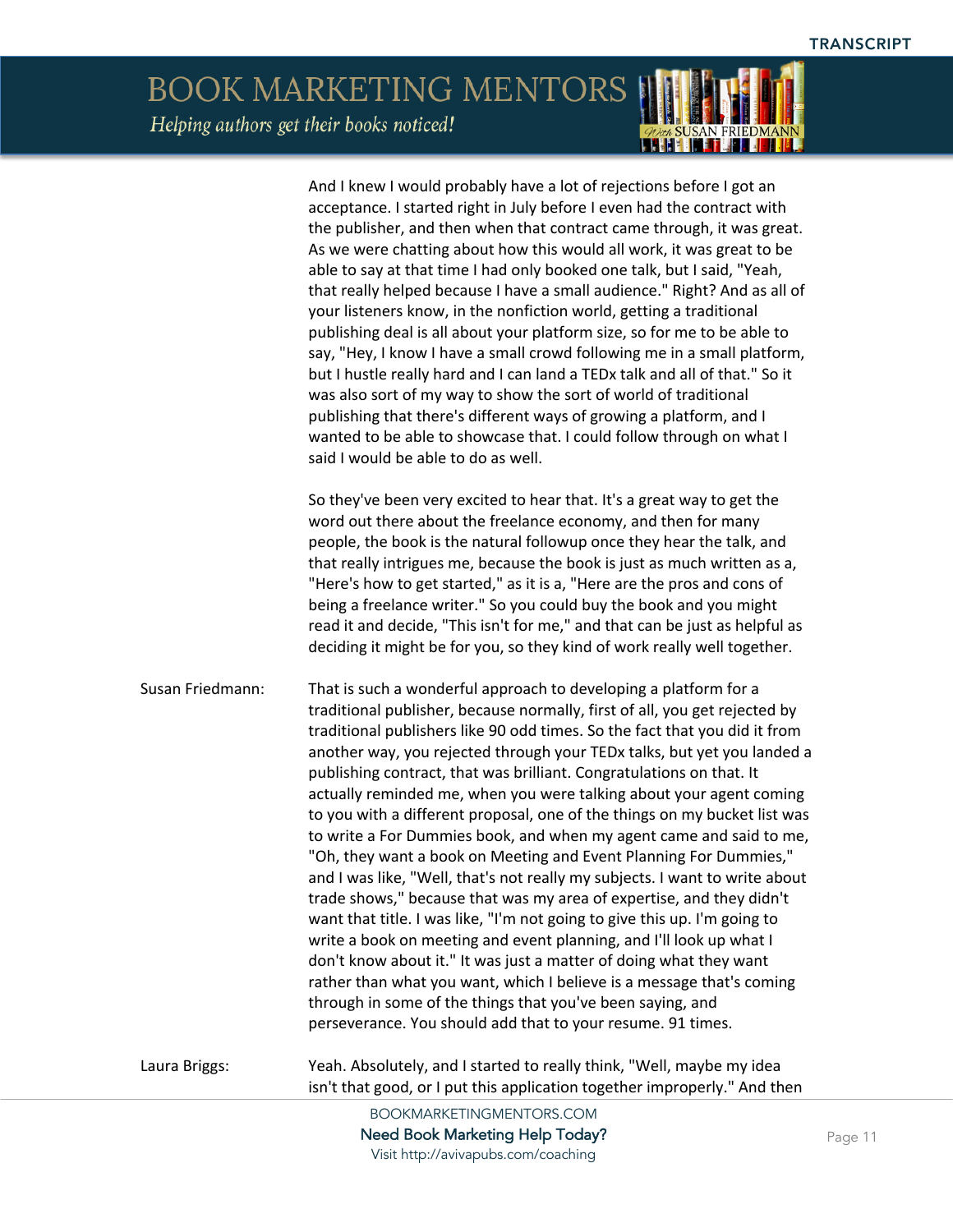*ODEA SUSAN FRIEDMANN* 

BOOK MARKETING MENTORS Helping authors get their books noticed!

|                  | it was almost a flood of, I started to get those responses of places that<br>were interested. And what you just mentioned is really important,<br>because my goal was to be traditionally published, and what we were<br>trying to sell was an advanced freelancing book. That's really my core<br>area of expertise, is helping intermediate and advanced freelancers<br>figure out how to scale without going to burn out, how to make more<br>money by growing a team, and all of that.                                                                                                                                                                                                                                                                                                                                                                                        |
|------------------|-----------------------------------------------------------------------------------------------------------------------------------------------------------------------------------------------------------------------------------------------------------------------------------------------------------------------------------------------------------------------------------------------------------------------------------------------------------------------------------------------------------------------------------------------------------------------------------------------------------------------------------------------------------------------------------------------------------------------------------------------------------------------------------------------------------------------------------------------------------------------------------|
|                  | And I think the publishers didn't quite understand what a big thing<br>freelancing is, and so when the publisher came back with this other<br>project for beginners, which I don't really coach a lot of beginners, my<br>initial thought was much like yours. "Well, can I do this?" Absolutely. I<br>was a beginner once and I know how to get started, but was this what I<br>had wanted to sell? No. And I talked with my agent about it and she<br>said, "I think this could be a really great way for you to get your foot in<br>the door." And she said, "You don't really coach beginners, but this<br>could be a great place to direct them when people do email you and<br>say, 'Hey, I want to get started.' You can just say, 'Buy the book,' right?<br>And then they're in your world and you might be able to serve them in<br>another way later on down the road." |
|                  | But that was hard for me to sort of make that decision. I knew that I<br>could write the book, but just like you said, I was like, "Well this isn't<br>exactly what I wanted to do." So now I think actually going about it this<br>way was more helpful. As a writer, I'm deadline driven, so I saw what it<br>was really like to write a book, how long it takes, how much editing it<br>goes through, so I feel in a really good position to work on my second<br>book for myself now that I know what the process looks like.                                                                                                                                                                                                                                                                                                                                                 |
| Susan Friedmann: | And you can be self published the second time around and write what<br>you want to write about.                                                                                                                                                                                                                                                                                                                                                                                                                                                                                                                                                                                                                                                                                                                                                                                   |
| Laura Briggs:    | Yeah, absolutely. And it's just so interesting, because the traditional<br>publishing world has changed so much. And my thing was, my agent<br>kind of said, "Well, we can wait and we can see if this other book that<br>we originally pitched will sell." I'm a first time author. I was kind of an<br>unknown name, and I said, "I'm not going to wait, because this other<br>book needs to be written. So if that means I have to self publish it," I<br>said, "I'll give you this amount of time to try to sell it in the traditional<br>marketplace, and if we can't then I'm going to go ahead and write it<br>myself." And you're right. I learned so much in that traditional<br>publishing process. The editors I worked with were great. The whole<br>team at the publishing house was amazing, and it really opened my eyes                                           |